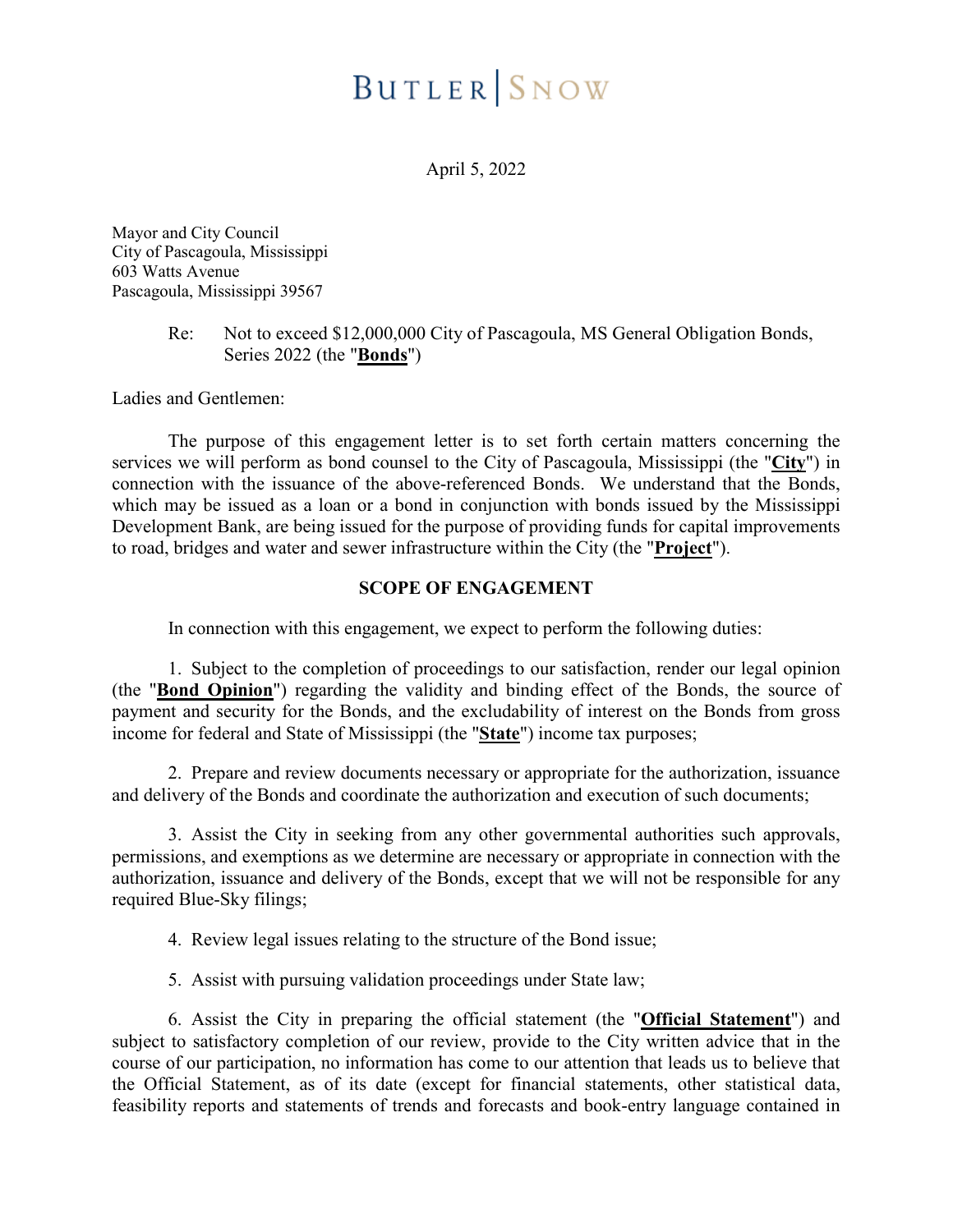City Council City of Pascagoula, Mississippi April 5, 2022 Page 2

the Official Statement and its appendices, to which we will express no opinion), contains any untrue statement of material fact or omits to state any material fact necessary to make the statements in the Official Statement, in light of the circumstances under which they were made, not misleading. If we prepare the Official Statement then there will be an additional fee in addition to the fee for serving as Bond counsel quoted below;

7. Assist the City in presenting information to bond rating organizations, if necessary, and providers of credit enhancement relating to legal issues affecting the issuance of the Bonds;

8. Draft the continuing disclosure undertaking of the City;

9. Prepare and review the notice of sale pertaining to the competitive sale of bonds, if applicable.

Our Bond Opinion will be addressed to the City and will be delivered by us on the date of delivery of the Bonds. The Bond Opinion will be based on facts and laws existing as of its date. In rendering our Bond Opinion, we will rely upon the certified proceedings and other certifications of public officials and other persons furnished to us without undertaking to verify the same by independent investigation, and we will assume continuing compliance by the City with applicable laws relating to the Bonds. During the course of this engagement, we will rely on you to provide us with complete and timely information on all developments pertaining to any aspect of the Bonds and their security. We understand that you will direct members of your staff and other employees of the City to cooperate with us in this regard. In rendering our Bond Opinion, we will expressly rely upon other counsel as to due authorization, execution and delivery of bond documents executed by the City.

Our duties in this engagement are limited to those expressly set forth above. Among other things, our duties under this engagement, without a separate engagement as may hereafter be agreed between the parties, do not include:

(a) Except as described in paragraph 6 above, assisting in the preparation or review of the Official Statement or any other disclosure document with respect to the Bonds, or performing an independent investigation to determine the accuracy, completeness or sufficiency of any such document or rendering advice that the Official Statement or other disclosure document does not contain any untrue statement of a material fact or omit to state a material fact necessary to make the statements contained therein, in light of the circumstances under which they were made, not misleading;

(b) Preparing request for tax rulings from the Internal Revenue Service ("**IRS**") or no action letters from the Securities and Exchange Commission ("**SEC**");

- (c) If applicable, preparing Blue Sky or investment surveys with respect to the Bonds;
- (d) Drafting State constitutional or legislative amendments;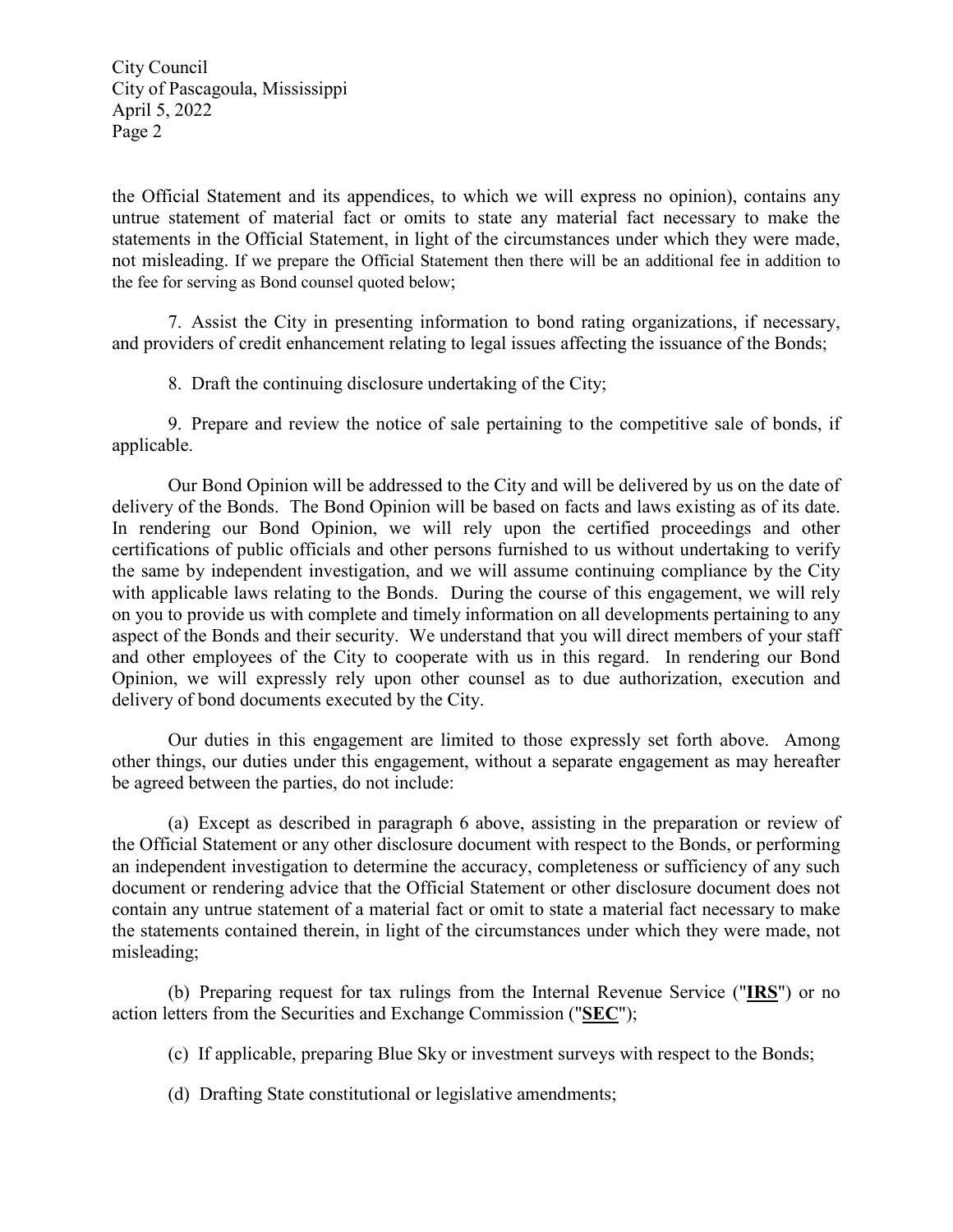(e) Pursuing test cases or other litigation, such as contested validation proceedings;

(f) Making an investigation or expressing any view as to the creditworthiness of the City or the Bonds;

(g) Except as described in paragraph 8 above, assisting in the preparation of, or opining on, a continuing disclosure undertaking pertaining to the Bonds or, after closing, providing advice concerning any actions necessary to assure compliance with any continuing disclosure undertaking;

(h) Representing the City in IRS examinations or inquiries, or SEC investigations;

(i) After closing, providing continuing advice to the City or any other party concerning any actions necessary to assure that interest paid on the Bonds will continue to be excludable from gross income for federal income tax purposes (e.g., our engagement does not include rebate calculations for the Bonds);

(j) Giving and/or providing any financial advice or financially-related recommendations concerning the issuance of the Bonds as mandated by SEC and/or MSRB rules; or

(k) Addressing any other matters not specifically set forth above that is not required to render our Bond Opinion.

## **ATTORNEY-CLIENT RELATIONSHIP**

Upon execution of this engagement letter, the City will be our client and an attorneyclient relationship will exist between us. We understand that counsel to the City has been engaged by the City to assist with the issuance of the Bonds, particularly as to the authorization, execution and delivery of bond documents. We assume that all other parties will retain such counsel, as they deem necessary and appropriate to represent their interest in this transaction. We further assume that all other parties understand that in this transaction we represent only the City, we are not counsel to any other party, and we are not acting as an intermediary among the parties. Our services as bond counsel are limited to those contracted for in this letter, and the City's execution of this engagement letter will constitute an acknowledgment of those limitations. Our representation of the City will not affect, however, our responsibility to render an objective Bond Opinion.

Our representation of the City and the attorney-client relationship created by this engagement letter will be concluded upon issuance of the Bonds. Nevertheless, subsequent to Closing, we will mail to the IRS the appropriate IRS Form 8038-G and prepare and distribute to the participants in the transaction a transcript of the proceedings pertaining to the Bonds.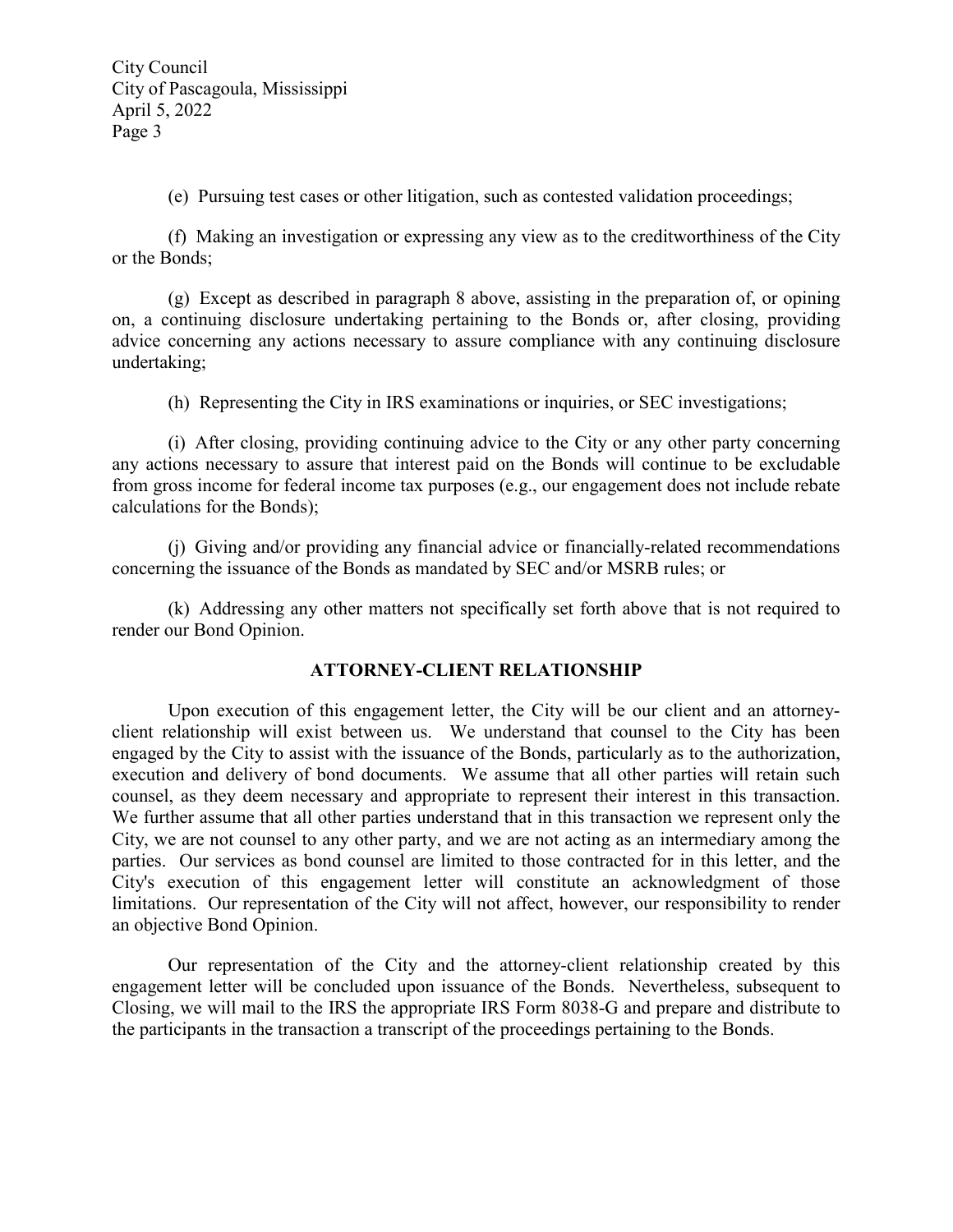City Council City of Pascagoula, Mississippi April 5, 2022 Page 4

#### **PROSPECTIVE CONSENT**

As you are aware, Butler Snow represents many political subdivisions, companies and individuals. It is possible that during the time that we are representing the City, one or more of our present or future clients will have transactions with the City. It is also possible that we may be asked to represent, in an unrelated matter, one or more of the entities involved in the issuance of the Bonds. We do not believe that such representation, if it occurs, will adversely affect our ability to represent you as provided in this letter, either because such matters will be sufficiently different from the issuance of the Bonds so as to make such representations not adverse to our representation of you, or because the potential for such adversity is remote or minor and outweighed by the consideration that it is unlikely that advice given to the other client will be relevant to any aspect of the issuance of the Bonds. Execution of this letter will signify the City's consent to our representation of others consistent with the circumstances described in this paragraph.

#### **FEES**

Based upon: (i) our current understanding of the terms, structure, size and schedule of the financing represented by the Bonds; (ii) the duties we will undertake pursuant to this engagement letter; (iii) the time we anticipate devoting to the financing; and (iv) the responsibilities we will assume in connection therewith, our fee will not exceed one percent (1.00%) of the par amount of the Bonds, plus expenses estimated to be \$2,000, and plus our fee for the preparation of the Official Statement, if any, which additional fee shall not exceed \$3,000.

If the financing is not consummated, we understand and agree that we will not be paid for our time expended on your behalf but will be paid for client charges made or incurred on your behalf.

## **RECORDS**

At your request, papers and property furnished by you will be returned promptly upon receipt of payment for outstanding fees and client charges. Our own files, including lawyer work product, pertaining to the transaction will be retained by us. For various reasons, including the minimization of unnecessary storage expenses, we reserve the right to dispose of any documents or other material retain by us after the termination of this engagement.